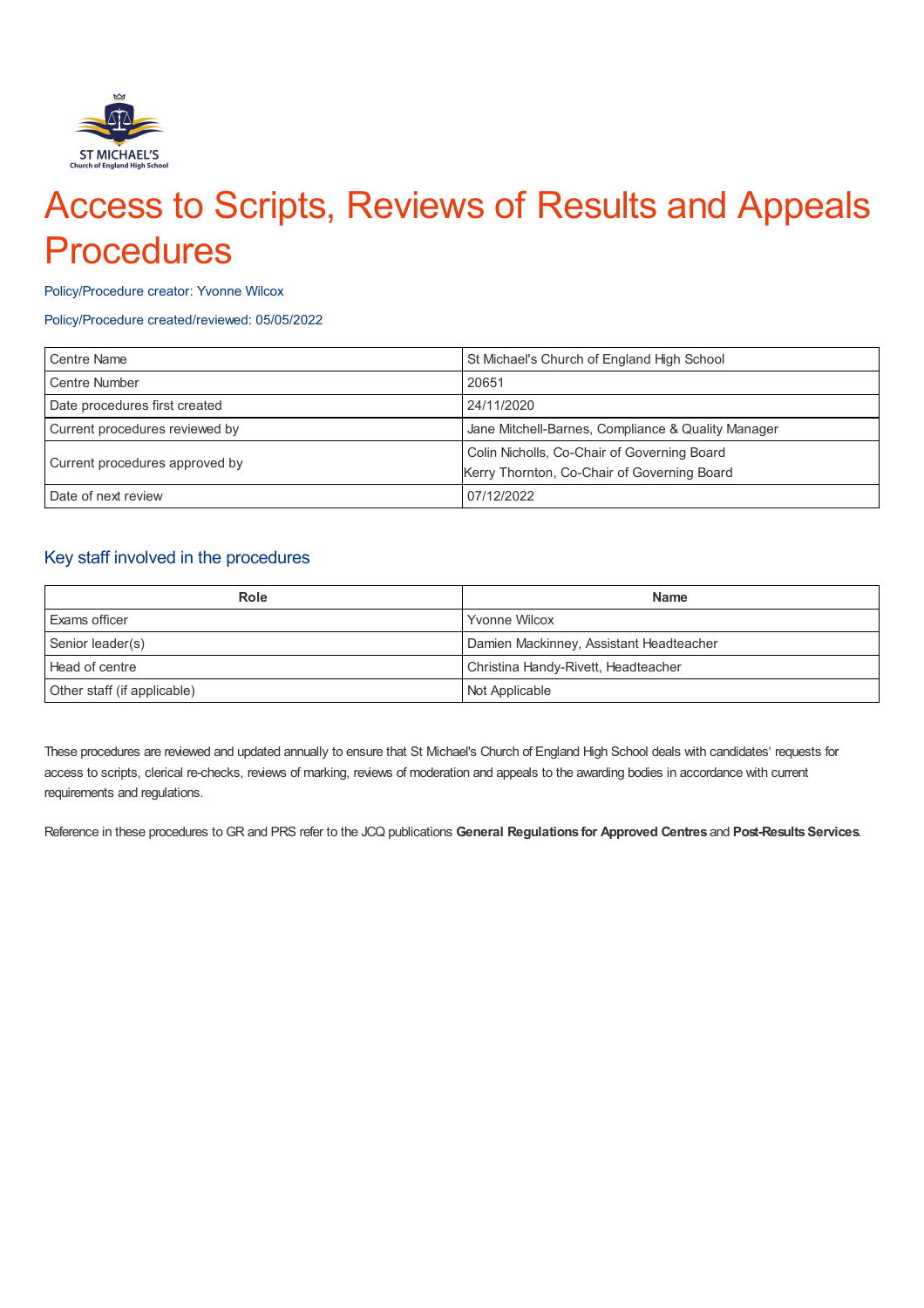## Introduction

Following the issue of results, awarding bodies make post-results services available.

The JCQ post-results services currently available are detailed below.

#### **Access to Scripts** (ATS):

- Copies of scripts to support reviews of marking
- Copies of scripts to support teaching and learning

#### **Reviewsof Results** (RoRs):

- Service 1 (Clerical re-check) This is the only service that can be requested for objective tests (multiple choice tests)
- Service 2 (Review of marking)
- Priority Service 2 (Review of marking) This service is only available for externally assessed components of GCE A-level specifications (an individual awarding body may also offer this priority service for other qualifications)
- Service 3 (Review of moderation) This service is not available to an individual candidate

#### **Appeals**:

• The appeals process is available after receiving the outcome of a review of results

## Purpose of the procedures

The purpose of these procedures is to confirm how St Michael's Church of England High School deals with candidates' requests for access to scripts, clerical re-checks, reviews of marking, reviews of moderation and appeals to the awarding bodies in compliance with JCQ regulations (GR 5.13).

Details of these procedures are made widelyavailable and accessible to all candidates bysignposts on the school website.

## The arrangements for post-results services

- Candidates must be made aware of the arrangements for post-results services before they sit any examinations (GR 5.13)
- A review of moderation cannot be undertaken upon the work of an individual candidate or the work of candidates not in the original sample (PRS 4.3)
- The appeals process is available after receiving the outcome of a review of results (PRS 5.1)

At St Michael's Church of England High School:

Candidates are informed of the arrangements for post-results services and the availability of senior members of centre staff immediately after the publication of results, before they sit any examinations (GR 5.13)

Candidates are informed by signposts on the school website.

Full details of the post-results services, internal deadline(s) for requesting a service and the fees charged (where applicable) are provided by the exams manager following the issue of results.

## Dealing with requests

All post-results service requests from internal candidates must be made through the centre (GR 5.13)

At St Michael's Church of England High School the process to request a service is by completing a post-results service request form and providing it to the exams manager.

# Candidate consent